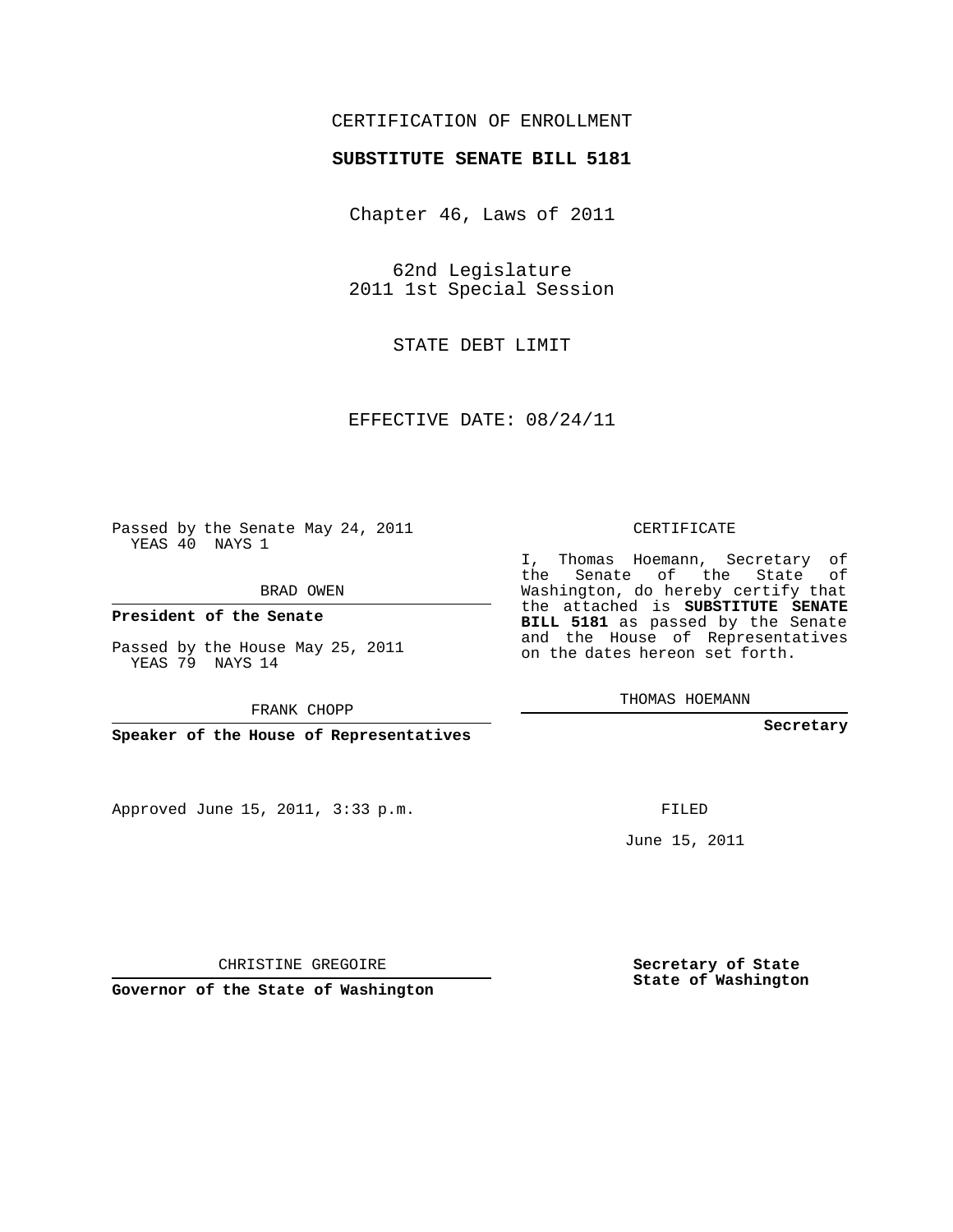## **SUBSTITUTE SENATE BILL 5181** \_\_\_\_\_\_\_\_\_\_\_\_\_\_\_\_\_\_\_\_\_\_\_\_\_\_\_\_\_\_\_\_\_\_\_\_\_\_\_\_\_\_\_\_\_

\_\_\_\_\_\_\_\_\_\_\_\_\_\_\_\_\_\_\_\_\_\_\_\_\_\_\_\_\_\_\_\_\_\_\_\_\_\_\_\_\_\_\_\_\_

Passed Legislature - 2011 1st Special Session

**State of Washington 62nd Legislature 2011 1st Special Session**

**By** Senate Ways & Means (originally sponsored by Senators Parlette, Kilmer, Zarelli, Murray, Litzow, Rockefeller, Stevens, Becker, Baumgartner, and Hill)

READ FIRST TIME 05/24/11.

1 AN ACT Relating to limitations on state debt; adding a new section 2 to chapter 39.42 RCW; creating new sections; and making an 3 appropriation.

4 BE IT ENACTED BY THE LEGISLATURE OF THE STATE OF WASHINGTON:

 NEW SECTION. **Sec. 1.** The legislature intends to examine the various kinds of debt incurred by Washington state and the limitations that control the amount and use of debt. To assist in this examination, the legislature seeks the assistance and recommendations of a commission on state debt.

 NEW SECTION. **Sec. 2.** (1) The commission on state debt is created. The commission shall include the following members: The state treasurer, who shall chair the commission; the director of the office of financial management; one member each from the two largest caucuses 14 of the senate, appointed by the president of the senate; one member each from the two largest caucuses of the house of representatives, appointed by the speaker of the house of representatives; six independent members, three appointed by the state treasurer in consultation with the state finance committee and three appointed by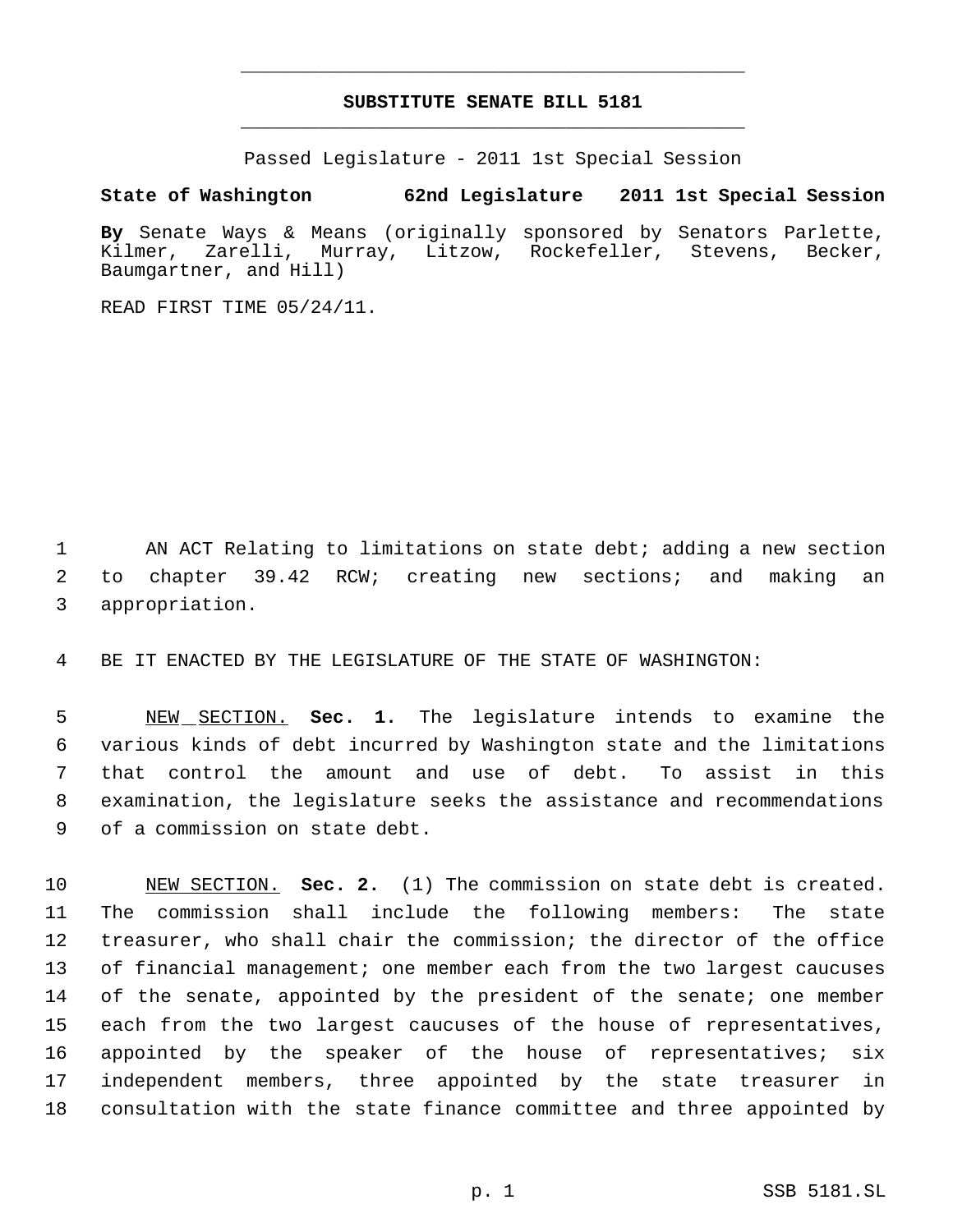the governor in consultation with the state finance committee. These six independent members must not have a financial interest in debt- financed state expenditures and shall include appointees with experience in public or private finance, local government, or related academic or legal backgrounds. The members of the commission shall serve without additional compensation, but shall be reimbursed in accordance with RCW 44.04.120 for attending meetings of the commission. Staffing for the commission shall be provided by the state treasurer's office, the office of financial management, and legislative capital budget staff.

(2) The commission shall examine the following:

 (a) Trends in the use of all kinds of state obligations including general obligation bonds; revenue bonds and other debt that supports the transportation budget; financing contracts; lease purchase agreements; and other forms of obligations including long-term liabilities such as pension liabilities and long-term leases. The examination of trends must also examine the impact of debt service payments on operating budget expenditures.

 (b) Major uses of state debt, the debt service expenditures associated with those major uses, and a comparison of the debt service expenditures and other operating budget expenditures that addresses similar policy objectives as the major uses of debt.

 (c) Existing limitations and policies on the use of various kinds of debt and how those policies and limitations compare with other states with similar or higher credit ratings. The comparisons will include an examination of relative debt burden and the relationship between state debt and debt incurred by local governments in the comparison states.

 (3) The commission must recommend improvements in state debt policies and limitations, including possible amendments to state constitutional debt limitations that will accomplish the following:

 (a) Stabilizes the capacity to incur new debt in support of sustainable and predictable capital budgets;

 (b) Reduces the growth in debt service payments to an appropriate level that no longer exceeds the long-term growth in the general fund expenditures;

(c) Maintain and enhance the state's credit rating.

(4) The commission must consult affected stakeholders.